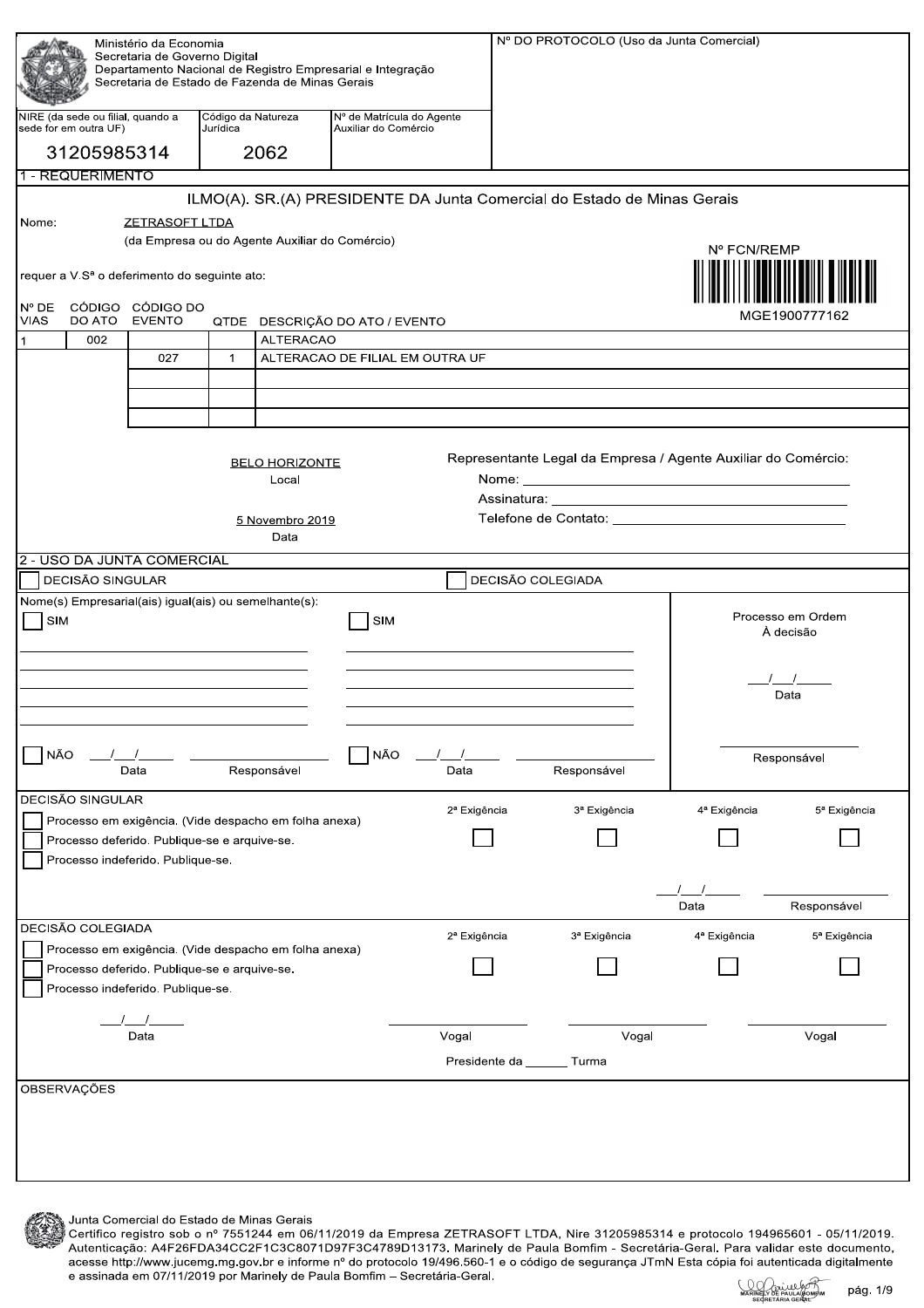

ē

**THE** 

ū Allo s

# JUNTA COMERCIAL DO ESTADO DE MINAS GERAIS

**Registro Digital** 

# Capa de Processo

| Identificação do Processo                     |                                      |             |
|-----------------------------------------------|--------------------------------------|-------------|
| Número do Protocolo                           | Número do Processo Módulo Integrador | Data        |
| 19/496.560-1                                  | MGE1900777162                        | 105/11/2019 |
| Identificação do(s) Assinante(s)              |                                      |             |
| <b>CPF</b>                                    | Nome                                 |             |
| 455.773.749-87<br>IRENATO CESAR VIEIRA ARAUJO |                                      |             |



Página 1 de 1

Junta Comercial do Estado de Minas Gerais

Certifico registro sob o nº 7551244 em 06/11/2019 da Empresa ZETRASOFT LTDA, Nire 31205985314 e protocolo 194965601 - 05/11/2019. Autenticação: A4F26FDA34CC2F1C3C8071D97F3C4789D13173. Marinely de Paula Bomfim - Secretária-Geral. Para validar este documento,<br>acesse http://www.jucemg.mg.gov.br e informe nº do protocolo 19/496.560-1 e o código de segura pág. 2/9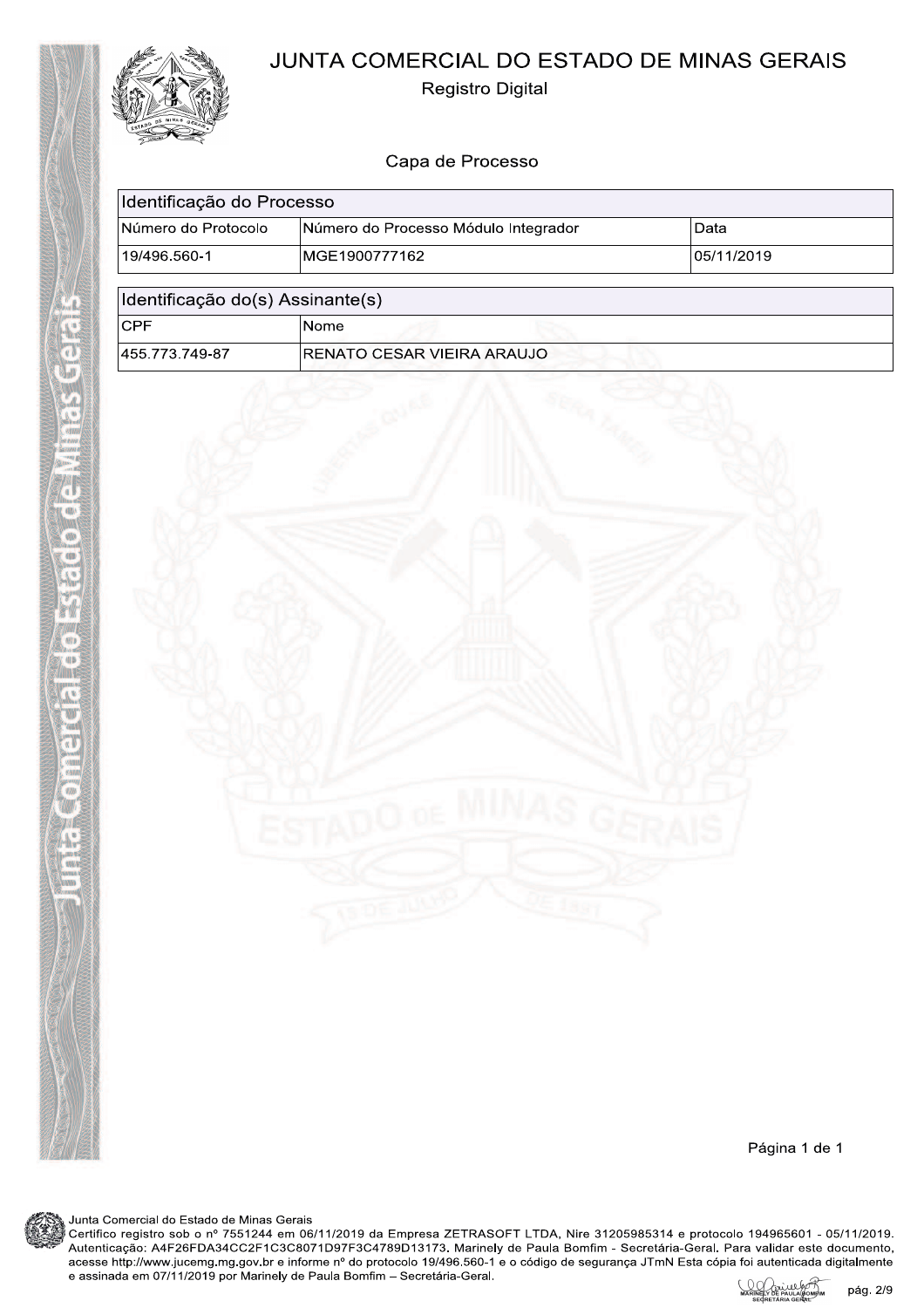# DÉCIMA SETIMA ALTERAÇÃO CONTRATUAL DA SOCIEDADE EMPRESÁRIA LIMITADA DENOMINADA ZETRASOFT LTDA. CNP.I: 03.881.239/0001-06 - NIRE: 3120598531-4

Pelo presente instrumento particular e na melhor forma de direito:

RENATO CÉSAR VIEIRA ARAÚJO, brasileiro, divorciado, engenheiro eletricista, natural de Assis/SP, nascido em 10/06/1964, portador da carteira de identidade n.º 1.930.056-0 expedida pela SSP/PR em 15/01/1986, CPF: 455.773.749-87, residente à Rua Pernambuco, nº 1077, andar salão, bairro Savassi, em Belo Horizonte/MG, CEP 30.130-155.

**ZETRA PARTICIPAÇÕES S.A.**, sociedade anônima com sede na rua Pernambuco, n° 1077, 8° andar, bairro Savassi, em Belo Horizonte/MG, CEP 30.130-155, inscrita no CNPJ sob o nº 33.543.848/0001-16, NIRE 31211341377.

Sócios representando a totalidade do capital social da sociedade empresária limitada **ZETRASOFT LTDA.**, com sede Rua Pernambuco,  $1077 - 1^{\circ}$ ,  $2^{\circ}$ ,  $7^{\circ}$ ,  $8^{\circ}$  and are sno bairro Savassi em Belo Horizonte – MG. CEP: 30130-155 com seus atos constitutivos devidamente arquivados perante a Junta Comercial do Estado de Minas Gerais sob o NIRE 3120598531-4, inscrita no CNPJ/MF sob o nº 03.881.239/0001-06;

RESOLVEM de pleno e comum acordo, alterar o contrato social da Sociedade nos seguintes termos:

#### A. ALTERACÃO DE ENDERECO DA FILIAL DO RIO DE JANEIRO.

Os sócios resolvem, por unanimidade de votos, alterar o endereco da filial do Rio de Janeiro, na Avenida Rio Branco, 01, sala 1611, Centro, Rio de Janeiro - RJ, CEP-20090-003, para Praça Quinze de Novembro, nº 00020 ,Sala 502-Sup.R.Mercado, 12, bairro Centro, Rio de Janeiro - RJ, CEP 20.010-010.

Em razão das alterações acima, e de outros ajustes meramente de forma, os sócios resolvem, por unanimidade de votos, consolidar o contrato social da ZETRASOFT LTDA, que passará a vigorar com a redação transcrita abaixo:

#### **CONTRATO SOCIAL CONSOLIDADO DE ZETRASOFT LTDA** CNP.I-03.881.239/0001-06 - NIRE-3120598531-4

#### CLÁUSULA PRIMEIRA - SÓCIOS:

RENATO CÉSAR VIEIRA ARAÚJO, brasileiro, divorciado, engenheiro eletricista, natural de Assis/SP, nascido em 10/06/1964, portador da carteira de identidade n.º 1.930.056-0 expedida pela SSP/PR em 15/01/1986, CPF: 455.773.749-87, residente à Rua Pernambuco, nº 1077, andar salão, bairro Savassi, em Belo Horizonte/MG, CEP 30.130-155 e **ZETRA PARTICIPAÇÕES S.A.**, sociedade anônima com sede na rua



Junta Comercial do Estado de Minas Gerais

Certifico registro sob o nº 7551244 em 06/11/2019 da Empresa ZETRASOFT LTDA, Nire 31205985314 e protocolo 194965601 - 05/11/2019. Autenticação: A4F26FDA34CC2F1C3C8071D97F3C4789D13173. Marinely de Paula Bomfim - Secretária-Geral. Para validar este documento, acesse http://www.jucemg.mg.gov.br e informe nº do protocolo 19/496.560-1 e o código de segurança JTmN Esta cópia foi autenticada digitalmente e assinada em 07/11/2019 por Marinely de Paula Bomfim - Secretária-Geral. pág. 3/9

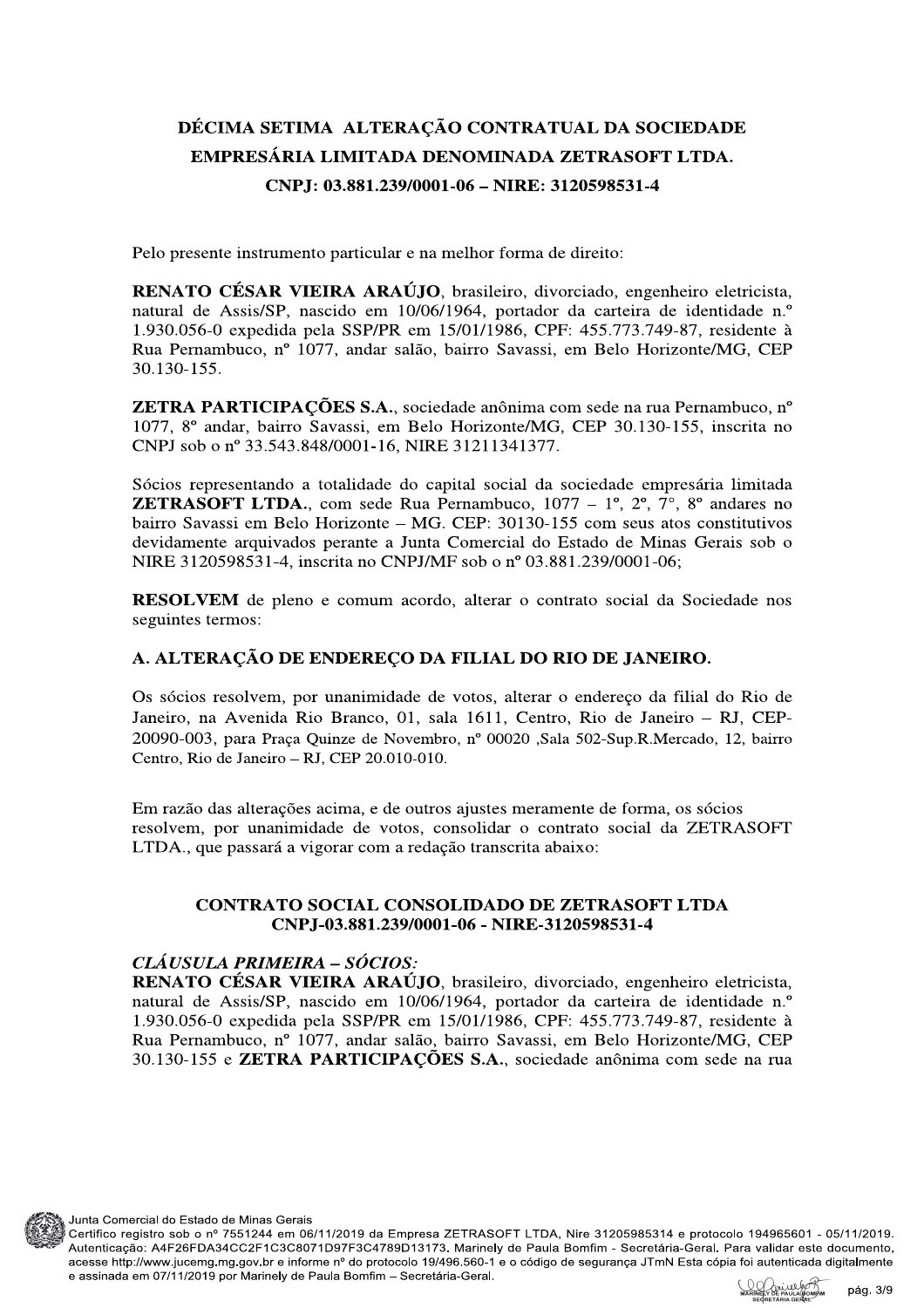Pernambuco, nº 1077, 8º andar, bairro Savassi, em Belo Horizonte/MG, CEP 30.130-155, inscrita no CNPJ sob o nº 33.543.848/0001-16, NIRE 31211341377

## CLÁUSULA SEGUNDA - DENOMINACÃO, SEDE E FORO:

A sociedade, constituída sob a forma de Sociedade Empresária Limitada, nos termos da Lei-10.406/02 de 10 de janeiro de 2.002, girará sob a denominação social de ZETRASOFT LTDA., com sede Rua Pernambuco,  $1077 - 1^\circ$ ,  $2^\circ$ ,  $7^\circ$ ,  $8^\circ$  and area no bairro Savassi em Belo Horizonte - MG, CEP: 30130-155, ficando eleito o foro da Comarca de Belo Horizonte/MG, para qualquer ação fundada nesse contrato.

 $\S 1^{\circ}$  – a sociedade possui as seguintes filiais:

Filial de São Paulo - SP, CNPJ-03.881.239/0003-78, inscrita na  $1<sub>1</sub>$ JUCESP-397.452/08-1 localizada à Rua Avenida Roque Petroni Junior, 1089, salas 402 e 404, bairro do Morumbi, CEP: 04707-000, São Paulo - SP.

2. Filial de Recife – PE, CNPJ-03.881.239/0004-59, NIRE-2690064087-3, com endereço à Rua Padre Carapuceiro, 968 salas 1903 e 1904, bairro da Boa Viagem, Recife - PE, CEP-51020-280.

 $3.$ do Rio de Janeiro  $-$  CNPJ-03.881.239/0006-10, NIRE-Filial 33901367394 situada na Praca Quinze de Novembro, nº 00020, Sala 502-Sup.R.Mercado, 12, bairro Centro, Rio De Janeiro - RJ, CEP 20.010-010

Filial de Belo Horizonte - MG - CNPJ-03.881.239/0005-30, NIRE-4. 3190243756-4 situada à Rua Pernambuco, 1070 loja 118 no bairro Savassi, CEP-30130-154 em Belo Horizonte - MG.

§ 2° - As atividades das Filiais se restringirão apenas às atividades administrativas.

#### **CLÁUSULA TERCEIRA – CAPITAL SOCIAL:**

O Capital Social é de R\$ 450.001,00 (quatrocentos e cinquenta mil e um reais), divididos em 450.001 (quatrocentos e cinquenta mil e uma) quotas no valor unitário de R\$ 1,00 (um real) cada, subscritas e integralizadas em moeda corrente do País, assim distribuído entre os quotistas:

| Quotista                                    | Quantidade de Quotas | Valor em RS |
|---------------------------------------------|----------------------|-------------|
| <b>RENATO CÉSAR VIEIRA</b><br><b>ARAÚJO</b> |                      | .00         |
| ZETRA PARTICIPAÇÕES S.A.                    | 450.000              | 450.000,00  |
| Total                                       | 450.001              | 450.001,00  |

Parágrafo único - As quotas do capital são indivisíveis em relação à sociedade, salvo para efeito de transferência.

#### CLÁUSULA QUARTA - PRAZO DE DURAÇÃO DA SOCIEDADE E TÉRMINO DO EXERCÍCIO SOCIAL:

A sociedade iniciou suas atividades em 12 de junho de 2.000 e seu prazo de duração será por tempo indeterminado, terminando seu exercício social em 31 de dezembro de cada ano.

#### **CLÁUSULA QUINTA – RESPONSABILIDADE DOS SÓCIOS:**

A responsabilidade dos sócios é restrita ao valor de suas quotas, mas todos respondem solidariamente pela integralização do capital social.



Junta Comercial do Estado de Minas Gerais

Certifico registro sob o nº 7551244 em 06/11/2019 da Empresa ZETRASOFT LTDA, Nire 31205985314 e protocolo 194965601 - 05/11/2019. Autenticação: A4F26FDA34CC2F1C3C8071D97F3C4789D13173. Marinely de Paula Bomfim - Secretária-Geral. Para validar este documento, acesse http://www.jucemg.mg.gov.br e informe nº do protocolo 19/496.560-1 e o código de segurança JTmN Esta cópia foi autenticada digitalmente e assinada em 07/11/2019 por Marinely de Paula Bomfim - Secretária-Geral.

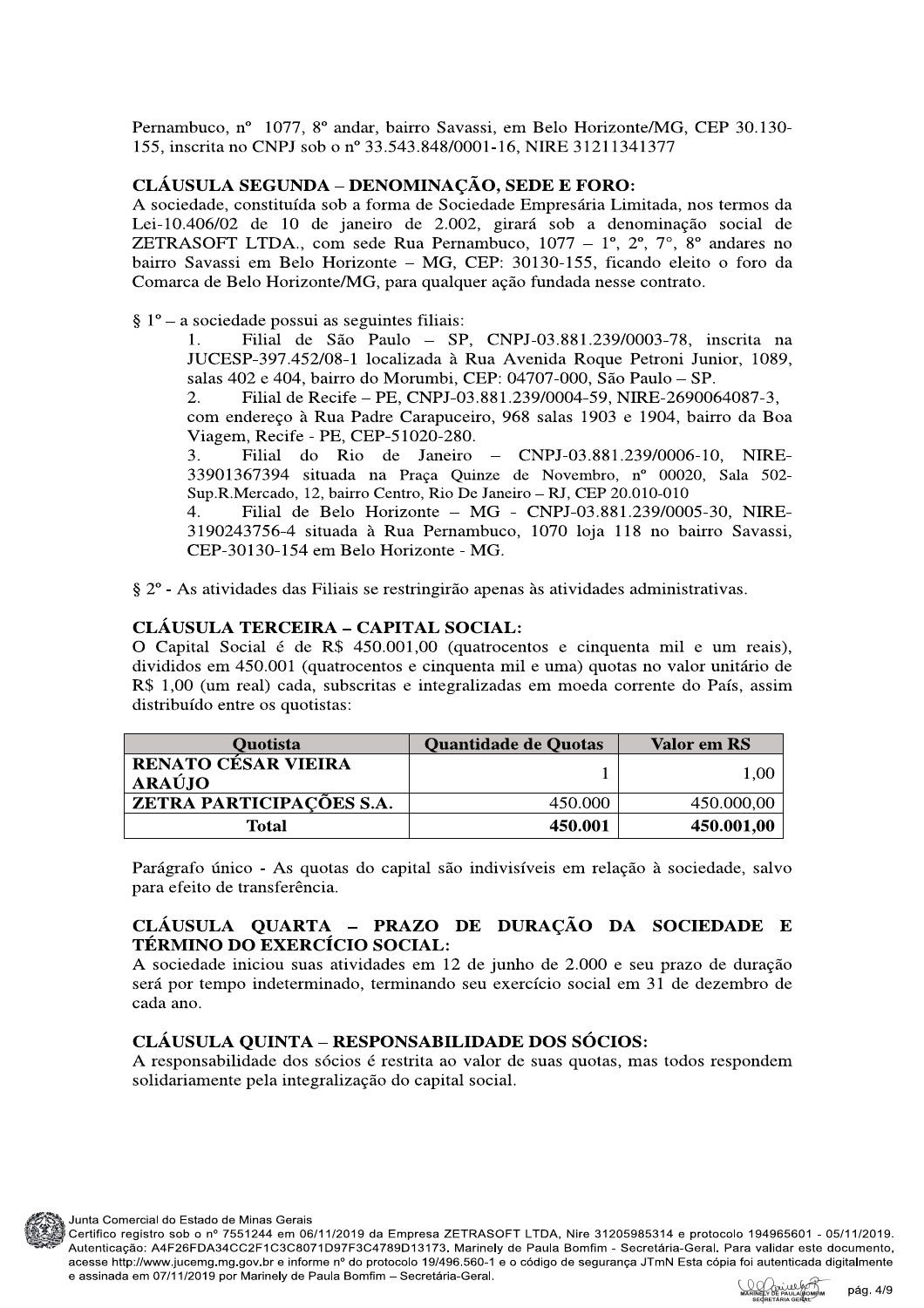#### **CLÁUSULA SEXTA – OBJETO SOCIAL:**

A empresa terá como objeto social a análise, consultoria, desenvolvimento e suporte técnico em sistemas de processamento dados; cessão do direito de uso do licenciamento de softwares aplicativos próprios ou de terceiros inclusive sistema de gerenciamento de margens para descontos consignados em folha de pagamento; pesquisa, coleta, análise/exame, compilação e fornecimento de dados e informações, inclusive cadastro e similares; consultoria em gestão empresarial; serviços de gerenciamento de margem de crédito consignado; serviços certificação digital e de informações presenciais e por tele atendimento. Participação em outras sociedades, independentemente de seu segmento econômico, seja como sócio, acionista ou qualquer outra forma de participação permitida em lei, inclusive participando da administração dessas sociedades.

#### CLÁUSULA SÉTIMA – ADMINISTRAÇÃO E USO DO NOME COMERCIAL:

A administração da sociedade e o uso do nome comercial ficarão a cargo do sócio administrador Renato César Vieira Araújo e da administradora Rosângela Vieira Araújo, brasileira, Engenheira Eletricista, Solteira, data de nascimento 27/04/1961, nº do CPF 044.825.128-00, documento de identidade, 1930057, SSP-PR, com domicílio e residência a Rua Califórnia, 788, APT 201, Bairro Sion, município Belo Horizonte -/MG, CEP 30.315-500, que assinarão individualmente todos os documentos necessários à gestão da empresa, responsabilizando-se pelos excessos de mandato se os praticar.

§ 1°: A sociedade poderá constituir procuradores, administradores ou diretores que a representem em juízo ou fora dele, junto a repartições públicas ou privadas, especialmente junto a órgãos de certificação digital para obtenção ou renovação de e-CNPJ.

## **CLÁUSULA OITAVA – RETIRADA "PRÓ LABORE":**

Os sócios poderão de comum acordo e a qualquer tempo, fixar uma retirada mensal a título de "Pró Labore", respeitadas as limitações legais vigentes.

#### **CLÁUSULA NONA – LUCROS E/ OU PREJUÍZOS:**

Os lucros ou prejuízos apurados em balanço a ser realizado no término do exercício social serão distribuídos entre os sócios na proporção da participação de cada um deles no capital social, ou de acordo com a participação de cada sócio na formação dos lucros da sociedade, ou ainda, serão mantidos em suspenso, por deliberação dos mesmos.

Parágrafo Primeiro - Os sócios serão obrigados à reposição dos lucros e das quantias retiradas, a qualquer título, ainda que autorizados pelo contrato, quando tais lucros ou quantias se distribuírem com prejuízo do capital social.

# **CLÁUSULA DÉCIMA – DELIBERAÇÕES SOCIAIS:**

As deliberações sociais serão tomadas em reunião pelos sócios quotistas, em conjunto, que decidirão por maioria de votos os destinos da sociedade. Cada quota dará direito a  $1$ (um) voto.

# CLÁUSULA DÉCIMA PRIMEIRA – FILIAIS E OUTRAS DEPENDÊNCIAS:

A sociedade poderá, a qualquer tempo, abrir filiais e outros estabelecimentos no país ou fora dele, por ato de sua gerência ou por deliberação dos sócios.



Certifico registro sob o nº 7551244 em 06/11/2019 da Empresa ZETRASOFT LTDA, Nire 31205985314 e protocolo 194965601 - 05/11/2019. Autenticação: A4F26FDA34CC2F1C3C8071D97F3C4789D13173. Marinely de Paula Bomfim - Secretária-Geral. Para validar este documento, acesse http://www.jucemg.mg.gov.br e informe nº do protocolo 19/496.560-1 e o código de segurança JTmN Esta cópia foi autenticada digitalmente e assinada em 07/11/2019 por Marinely de Paula Bomfim - Secretária-Geral.



pág. 5/9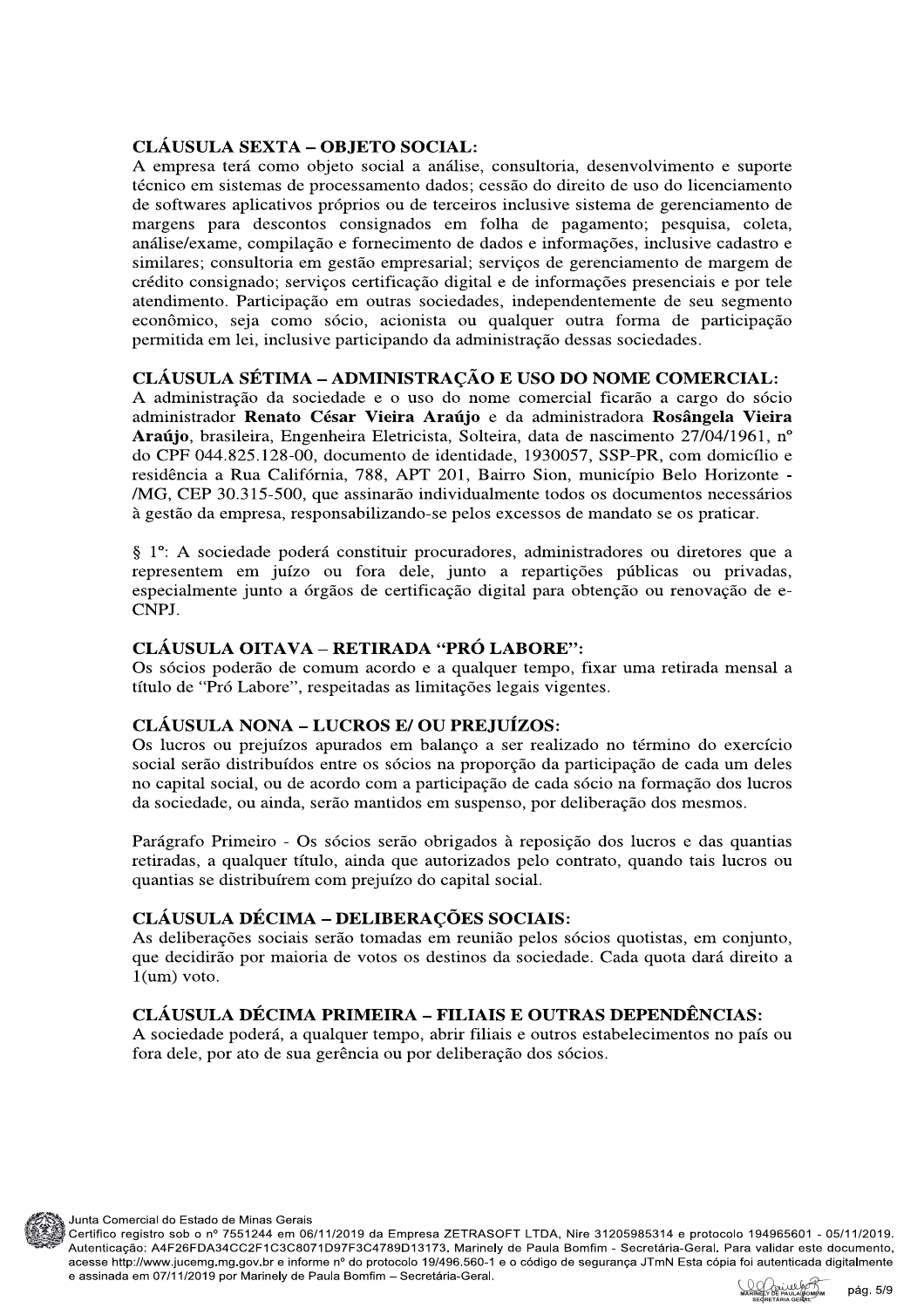## CLÁUSULA DÉCIMA SEGUNDA – DISSOLUÇÃO DA SOCIEDADE:

O falecimento ou interdição, a inabilitação e qualquer outra situação que implique na dissolução da sociedade, permitirá ao sócio remanescente admitir novos sócios para a continuidade da empresa. Os herdeiros do sócio falecido ou interditado optarão por continuarem ou não na sociedade. Se optarem pela saída, serão reembolsados de seus haveres apurados em balanço especial na data do evento, em até três parcelas mensais e iguais, corrigidas pelo índice oficial da inflação na época.

# CLÁUSULA DÉCIMA TERCEIRA - NÃO IMPEDIMENTO DOS SÓCIOS:

O sócio administrador RENATO CÉSAR VIEIRA ARAÚJO e a administradora ROSÂNGELA VIEIRA ARAÚJO já qualificados, declaram, sob as penas da Lei, especialmente em relação ao Art.1.011 e § 1° da Lei 10406/02, que não estão impedidos de exercer o comércio ou administração de sociedade mercantil em virtude de condenação criminal.

E, estando justos e contratados, assinam este instrumento em 1 (uma) via de igual teor e para o mesmo efeito.

Belo Horizonte, 02 de Outubro de 2019.

Renato César Vieira Araújo Sócio/Administrador

Rosângela Vieira Araújo Administradora

Zetra Participações S.A. Renato Cesar Vieira Araújo/ Rosângela Vieira Araújo



Junta Comercial do Estado de Minas Gerais

Certifico registro sob o nº 7551244 em 06/11/2019 da Empresa ZETRASOFT LTDA, Nire 31205985314 e protocolo 194965601 - 05/11/2019. Autenticação: A4F26FDA34CC2F1C3C8071D97F3C4789D13173. Marinely de Paula Bomfim - Secretária-Geral. Para validar este documento, acesse http://www.jucemg.mg.gov.br e informe nº do protocolo 19/496.560-1 e o código de segurança JTmN Esta cópia foi autenticada digitalmente e assinada em 07/11/2019 por Marinely de Paula Bomfim - Secretária-Geral.

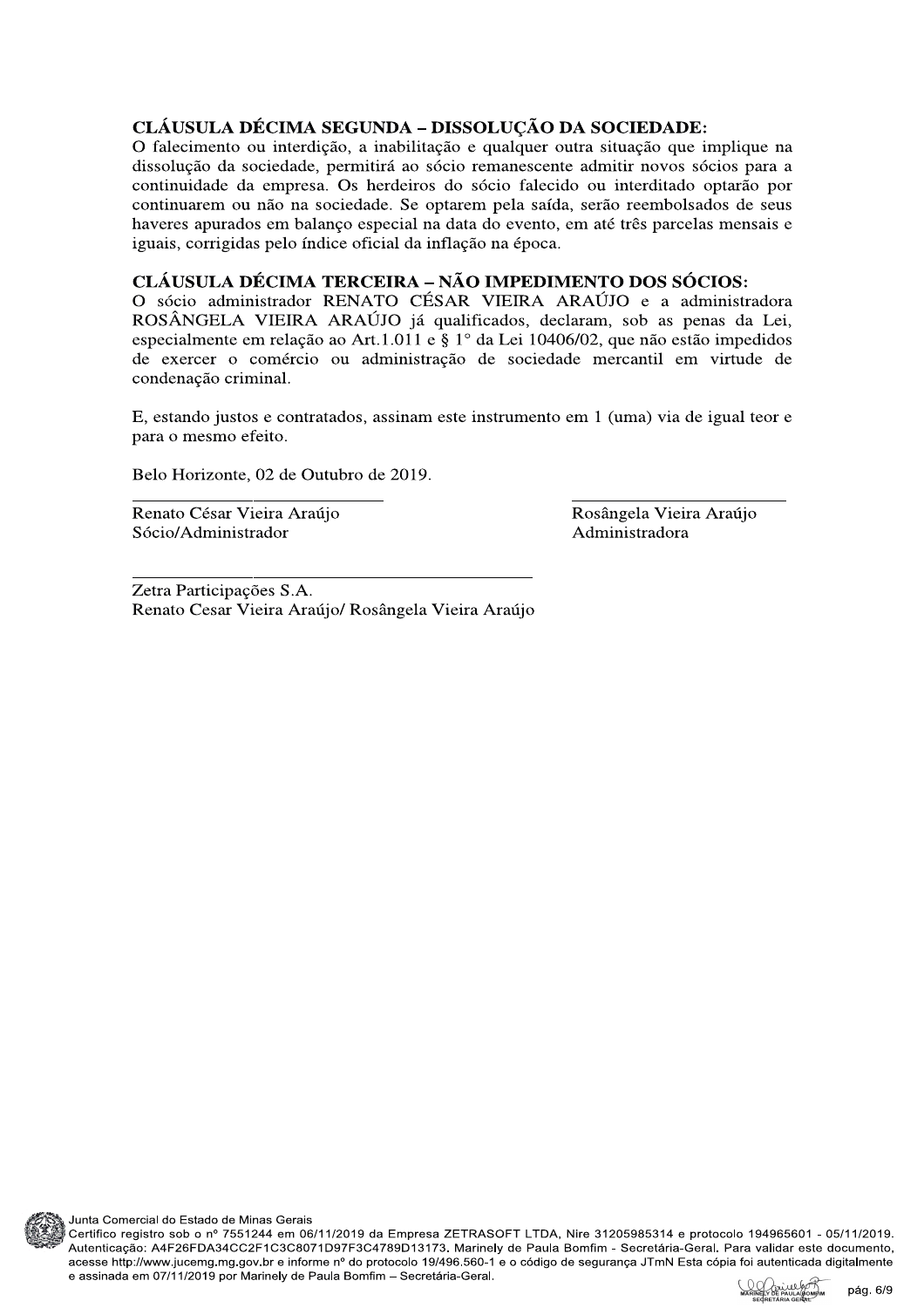



**Registro Digital** 

# **Documento Principal**

| Identificação do Processo        |                                      |             |  |  |
|----------------------------------|--------------------------------------|-------------|--|--|
| Número do Protocolo              | Número do Processo Módulo Integrador | Data        |  |  |
| 19/496.560-1                     | MGE1900777162                        | 105/11/2019 |  |  |
| Identificação do(s) Assinante(s) |                                      |             |  |  |
| <b>CPF</b>                       | Nome                                 |             |  |  |
| 455.773.749-87                   | RENATO CESAR VIEIRA ARAUJO           |             |  |  |
| 044.825.128-00                   | ROSANGELA VIEIRA ARAUJO              |             |  |  |



Junta Comercial do Estado de Minas Gerais

Certifico registro sob o nº 7551244 em 06/11/2019 da Empresa ZETRASOFT LTDA, Nire 31205985314 e protocolo 194965601 - 05/11/2019. Autenticação: A4F26FDA34CC2F1C3C8071D97F3C4789D13173. Marinely de Paula Bomfim - Secretária-Geral. Para validar este documento,<br>acesse http://www.jucemg.mg.gov.br e informe nº do protocolo 19/496.560-1 e o código de segur

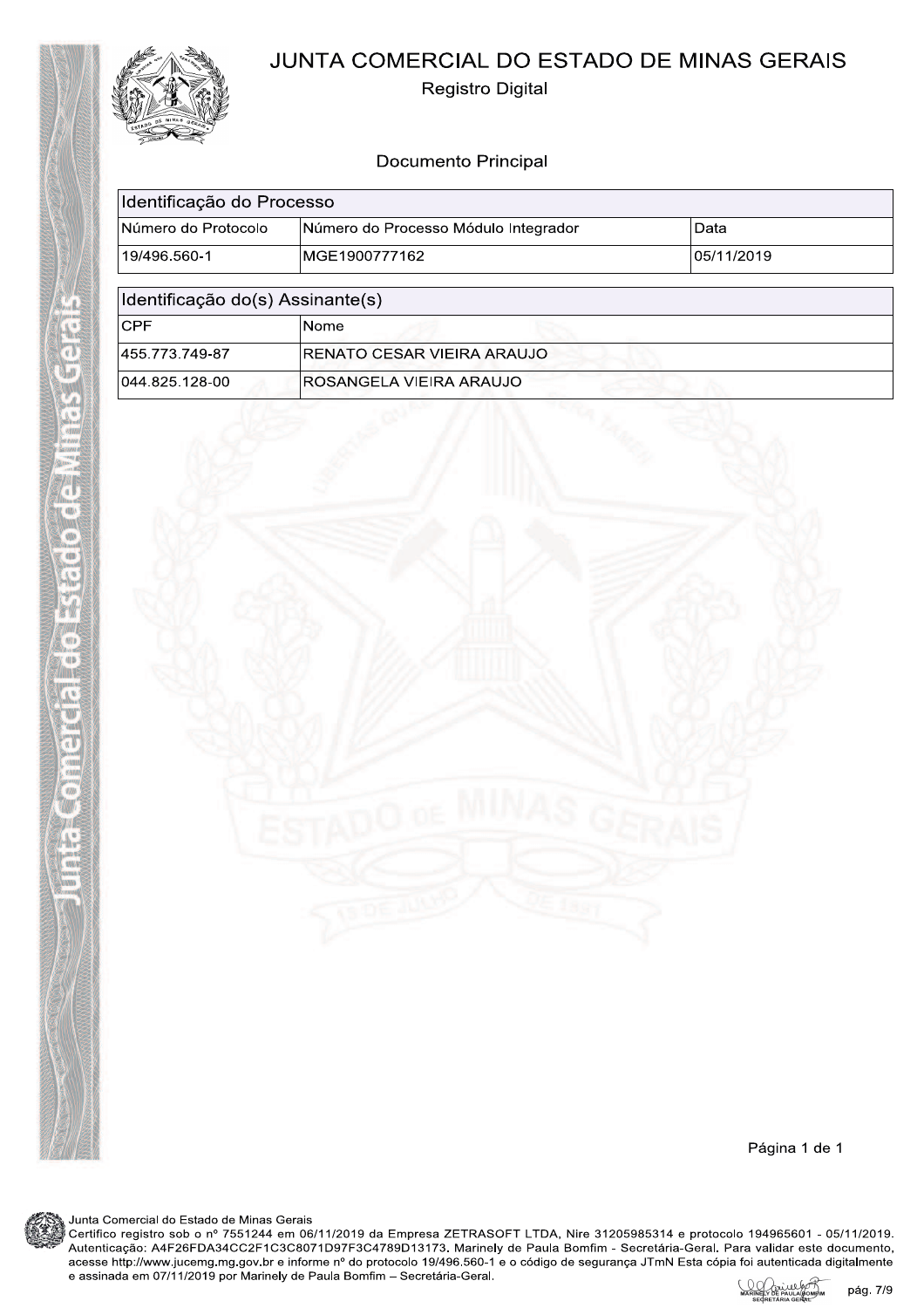

Sistema Nacional de Registro de Empresas Mercantil - SINREM<br>Governo do Estado de Minas Gerais Secretaria de Estado da Fazenda de Minas Gerais Junta Comercial do Estado de Minas Gerais

# TERMO DE AUTENTICAÇÃO - REGISTRO DIGITAL

Certifico que o ato, assinado digitalmente, da empresa ZETRASOFT LTDA, de nire 3120598531-4 e protocolado sob o número 19/496.560-1 em 05/11/2019, encontra-se registrado na Junta Comercial sob o número 7551244, em 06/11/2019. O ato foi deferido digitalmente pelo examinador Alberto Vieira Filho. Assina o registro, mediante certificado digital, a Secretária-Geral, Marinely de Paula Bomfim. Para sua validação, deverá ser acessado o sitio eletrônico do Portal de Serviços / Validar Documentos (https:// portalservicos.jucemg.mg.gov.br/Portal/pages/imagemProcesso/viaUnica.jsf) e informar o número de protocolo e chave de segurança.

Capa de Processo

| Assinante(s)   |                                    |  |  |
|----------------|------------------------------------|--|--|
| <b>CPF</b>     | !Nome⊹                             |  |  |
| 455.773.749-87 | <b>IRENATO CESAR VIEIRA ARAUJO</b> |  |  |

**Documento Principal** 

 $\overline{a}$ 

| Assinante(s)    |                                    |  |  |
|-----------------|------------------------------------|--|--|
| ICPF            | Nome                               |  |  |
| 1044.825.128-00 | IROSANGELA VIEIRA ARAUJO           |  |  |
| 1455.773.749-87 | <b>IRENATO CESAR VIEIRA ARAUJO</b> |  |  |

Belo Horizonte, quarta-feira, 06 de novembro de 2019

Marinely de Paula Bomfim: 873.638.956-00

Página 1 de 1



Junta Comercial do Estado de Minas Gerais

Certifico registro sob o nº 7551244 em 06/11/2019 da Empresa ZETRASOFT LTDA, Nire 31205985314 e protocolo 194965601 - 05/11/2019. Autenticação: A4F26FDA34CC2F1C3C8071D97F3C4789D13173. Marinely de Paula Bomfim - Secretária-Geral. Para validar este documento, acesse http://www.jucemg.mg.gov.br e informe nº do protocolo 19/496.560-1 e o código de segurança JTmN Esta cópia foi autenticada digitalmente e assinada em 07/11/2019 por Marinely de Paula Bomfim - Secretária-Geral.